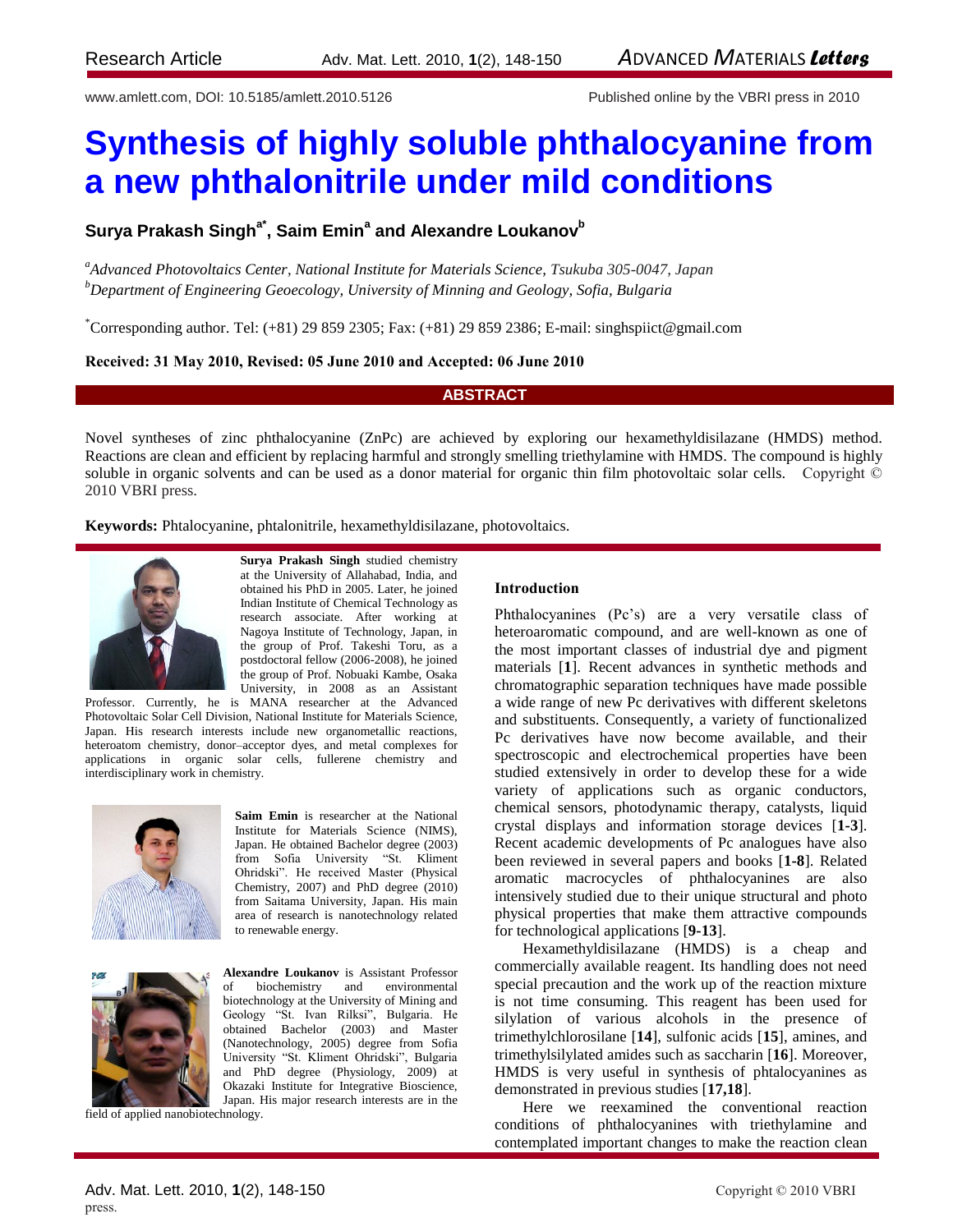# Research ArticleAdv. Mat. Lett. 2010, **1**(2), 148-150 *A*DVANCED *M*ATERIALS *Letters*

and efficient by replacing harmful and strongly smelling triethylamine with HMDS. In continuation of our efforts to develop new synthetic methods for widely used compounds, our group has recently reported that HMDS **[19-23**] is an excellent reagent for the construction of the phthalocyanine framework from phthalimides, phthalic anhydrides, and phthalonitriles [**17,18**]. Moreover, various metallophthalocyanines can be prepared by heating HMDS under mild conditions. HMDS is a nitrogen source and it also accelerates dehydration in the formation of the phthalocyanine framework [**24**].

yielded colorless oil  $(82%)$   $[25]$ . <sup>1</sup>HNMR  $(CDC1<sub>3</sub>)$ 200MHz): δ 6.86 (s, 4H), 3.97 (t, 4H, J=5.6Hz), 1.87-1.73 (m, 4H) 1.47-1.28 (m, 20H), 0.90 (t, 6H, J=6.2Hz).

**Compound 2.** 5-Bromopentanoyl chloride (1.8 mL, 13.45 mmol) was dissolved in  $CH_2Cl_2$  (7.5 mL). Aluminium trichloride (1.99 g, 14.95 mmol) was added in portions at 0 <sup>0</sup>C. Subsequently, 1, 2-bis-octyloxy benzene  $\bf{1}$  (5 g, 14.95) mmol) in  $CH_2Cl_2$  (7.5 mL) was added. The reaction was allowed to stir until the end of visible gas evolution  $(± 45)$ min.). Subsequently, the reaction mixture was stirred for another 20 min. at  $40^{\circ}$ C. The reaction mixture turned



**Fig. 1.** Reaction scheme.

# **Experimental**

#### *General*

All solvents were dried and distilled according to standard procedures. All of the reactions were monitored by thinlayer chromatography (TLC) carried out on 0.25 mm Merck silica-gel plate (60F-254). Column chromatography was carried out on a column packed with silica gel 60N spherical neutral size  $63-210 \mu m$ . <sup>1</sup>H NMR (200 MHz) and  $13^{\circ}$ C (50.3 MHz) spectra were taken on a Varian Gemini-200 spectrometer. Chemical shifts are expressed in ppm downfield from tetramethylsilane. Infrared (IR), UV-vis spectra were recorded on a JASCO FT/IR-200 Spectrometer, V-530 spectrometer. Mass spectra of MALDI-TOF were taken on a SHIMADZU Axima CFR plus.

# *Synthesis*

**Compound 1.** A mixture of  $K_2CO_3$  (50.2 g, 363.2 mmol), catechol (10.0 g, 90.8 mmol) and 1-bromooctane (32.94 mL, 190.68 mmol) in DMF (150 mL) was heated at 70  $^{\circ}$ C for 14 h, then cooled to room temperature. After filtration through celite  $(CH<sub>2</sub>Cl<sub>2</sub>)$  and evaporation, the residue was taken up in  $CH_2Cl_2$ . The organic layer was washed with a saturated aqueous NaCl solution, dried  $(Na<sub>2</sub>SO<sub>4</sub>)$ , filtered and evaporated. Purification enforced by column chromatography  $(SiO<sub>2</sub>, Ethyl acetate-hexane 10: 90)$ 

Adv. Mat. Lett. 2010, 1(2), 148-150 Copyright © 2010 VBRI press. 149

reddish brown. Cooling to room temperature was followed by removal of the solvent. The product was purified by column chromatography (silica gel; ethyl acetate: hexane = 10: 90) yielded (86%) pure product [25]. <sup>1</sup>H NMR (CDCl<sub>3</sub>, 200 MHz):  $\delta$  7.55 – 7.50 (m, 2H), 6.87 (d, J = 7.8, 1H),  $4.08 - 4.04$  (m, 4H), 3.47 (t, J = 12, 2H), 2.98 (t, J = 13.6, 2H),  $2.02 - 1.75$  (m, 8H),  $1.56 - 1.28$ (m, 20H), 0.88 (t, J = 7.0, 6H); <sup>13</sup>C (CDCl3, 200MHz): δ197.74, 153.17, 156.7, 148.56, 129.57, 122.34, 112.21, 111.41, 69.22, 37.00, 33.48, 32.40, 31.92, 29.48, 29.37, 29.14, 26.14, 23.28, 22.81, 14.27. EI- MS: m/z 497, Anal. Calcd for  $C_{27}H_{45}BrO_3$ : C, 65.19, H, 9.05 Found C, 65.09, H, 9.02.

**Compound 3.** 1-(3, 4-Bis-octyloxy-phenyl)-5-bromopentan-1-one **2** (3.0 g, 6.04 mmol) and 4-hydroxy phthalonitrile (792.00 mg, 5.49 mmol) were dissolved in methyl-iso-butylketone (10 mL), and potassium carbonate (2.3 g, 16.48 mmol) was added. The solution was heated under reflux for 9 h. Subsequently, the solvent was evaporated in vacuum. The aqueous phase was extracted with dichloromethane. Purification is achieved by column chromatography (Silica gel; ethyl acetate: hexane= 4: 6) that yielded pure product (83%) **[26].** IR (KBr): 3082, 2952, 2231, 1670, 1592, 1520, 1465, 1380, 1346, 1270, 1188, 1129, 1098, 1018, 969, 879, 837, 818;<sup>1</sup>H NMR (CDCl<sub>3</sub>, 200 MHz):  $\delta$  7.69 (d, J=8.6, 1H), 7.54 (d, J = 9.8, 2H), 7.24– 7.11 (m, 2H), 6.87(d, J=8.2, 1H), 4.08 (m, 6H), 3.0 (br, 2H), 1.91 – 1.75 (m, 8H), 1.59– 1.28(m, 20H), 0.90 (t, J = 10.8, 6H);<sup>13</sup>C(CDCl<sub>3</sub>, 200MHz):  $\delta$  197.63, 161.67,